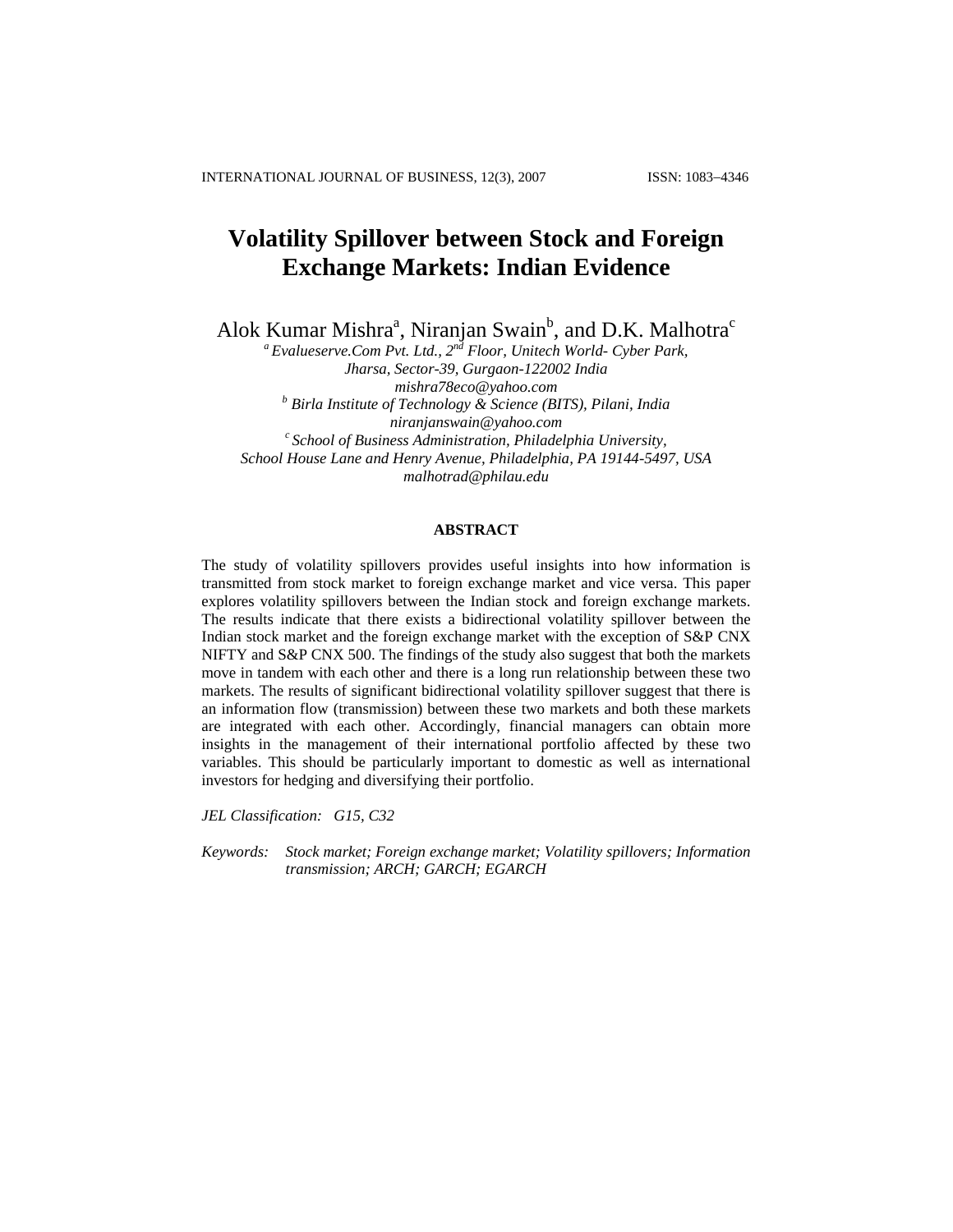## **I. INTRODUCTION**

The objective of this paper is to examine the relationship and volatility spillovers between Indian stock and foreign exchange markets. Internationalization of stock markets, liberalized capital flows, huge foreign investment in Indian equity markets have led stock and foreign exchange markets to be increasingly interdependent. An understanding of the intermarket volatility is important for the pricing of securities within and across the markets for trading and hedging strategies as well as for formulation of regulatory policies in an emerging market like India that is rapidly getting integrated into the global economy.

Several financial as well as currency crises across emerging markets around the globe and the advent of floating exchange rate led the academicians as well as practitioners to have a re-look into the nature of volatility spillovers between stock and foreign exchange markets that have seen large correlated movements resulting in market contagion. It has been observed that exchange rate has been used to explain the behavior of stock prices on the assumption that corporate earnings tend to respond to fluctuations in exchange rate [Kim (2003)]. This issue attracted a plethora of regulatory implications as well, whereby institutional restrictions were set up to mitigate the volatility spillover [Roll (1989)]. Besides, international diversification and cross-market return correlations have led these markets to be increasingly interdependent. To understand the risk-return tradeoff of international diversification and, therefore, management of multi currency equity portfolios, it is important to analyze the interaction between the exchange rate risk and stock price. With significant rise in cross border equity investments and, in particular, investments in emerging markets like India, this has become a critical issue for fund managers, especially in the domain of pricing of securities in the global market, international portfolio diversification, and hedging strategies. Moreover, continuous economic globalization and integration of Indian financial Markets with world financial markets, especially fueled by the development of information technology, increases the international transmission of returns and volatilities among financial markets. A competent knowledge of the volatility spillover effect between the stock and foreign exchange markets, and consequently the degree of their integration, will potentially expand the information set available to international as well as domestic investors, multinational corporations, and policy makers for decision making.

The existing research generally supports the existence of interdependence in return and volatility of stock and foreign exchange markets. However, it is very much centered on the developed markets. No such attempts have been made so far to examine the volatility spillover between the stock and foreign exchange markets in Indian context except for Apte's 2001 study. By using the data from January 2, 1991 to April 24, 2000, Apte (2001) investigates the relationship between the volatility of the stock market and the nominal exchange rate of India. The study suggests that there appears to be a spillover from the foreign exchange market to the stock market, but the reverse is not true. The main limitation of Apte's study is the fact that during the early part of the data series, there are sometimes long gaps due to the stock markets having been closed for several days at a stretch. Also, despite the fact that National Stock Exchange (NSE) started its security trading only in 1994, Apte's data period begins from January 1991 by simulating the previous data points based on post data points.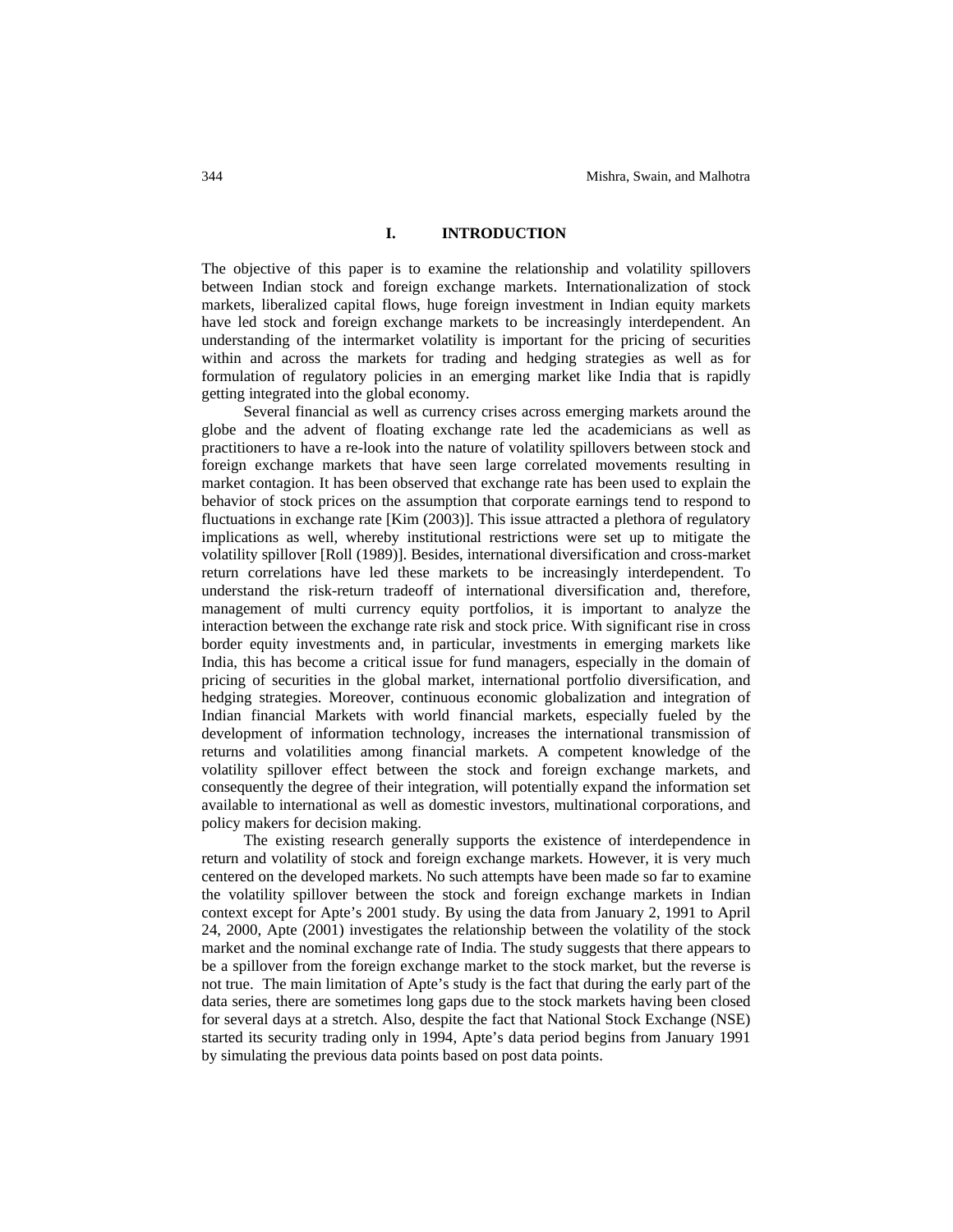We differentiate our study from the previous study in several ways. Firstly, we use a larger sample period by analyzing data from  $4<sup>th</sup>$  January 1993 to 31<sup>st</sup> December 2003. Time period beyond 2000 is extremely relevant in the Indian context due to the huge inflows of foreign institutional investment into Indian equity market has taken a significant momentum only after the year 2000. Foreign institutional net investment in the Indian stock market was \$1,461.4 million in 2000 and almost doubled to \$2,807.3 in 2001 and reached \$6,594.6 in 2003. Secondly, we consider four indices—SENSEX<sup>1</sup>, BSE-100<sup>2</sup>, S&P CNX NIFTY-50<sup>3</sup>, and S&P CNX-500<sup>4</sup> to represent the Indian stock market, whereas the previous study (Apte, 2001) considered SENSEX and NIFTY-50 only.

Finally, we study volatility spillovers in two different ways. Firstly, we generate the volatility series for both the markets to evaluate the long run relationship by employing both GARCH and EGARCH methodology. Secondly, we extract the shock emanating from one market and introduce it in the volatility equation of the other market to examine the issue of volatility spillovers. It also addresses whether the volatility spillover effect is asymmetric, i.e., whether 'good' and 'bad' news from the stock market has a different impact on the exchange rates and vice versa.

This paper has six sections. Section II presents a review of previous studies regarding the volatility spillovers between stock and foreign exchange markets. Section III outlines the ARCH school of models that we use to examine the volatility spillovers between the two markets. Section IV reports the description of the variables. Section V presents the empirical results followed by the concluding remarks in Section VI.

### **II. LITERATURE REVIEW**

The behavior of volatility of stock market has been extensively studied using the ARCH-GARCH framework pioneered by Engel (1982) and further developed by Bollerslev (1986), Nelson (1991) and others. The literature on volatility spillover can be broadly categorized into two groups. The first group of studies focuses on return series or errors from modeling return series and the relationship of returns across markets**.** For instance, Eun and Shim (1989) show that about 26 percent of the error variance of stock market returns can be explained by innovations in other stock markets, and, not surprisingly, report that the US market is the most influential stock market. The second group of research directly examines volatility. In an investigation of the crash of October 1987, King and Wadhwani (1990) study shows transmission of price information across markets through volatility innovations even when the information is market specific. They argue that there is a 'contagion' effect across markets whereby markets overreact to the events of another market irrespective of the economic value of the information.

Chiang, Yang, and Wang (2000) study points out that national stock returns in Asian countries are positively related to the value of the national currency. Similarly, Sabri (2004) evaluates features of emerging stock markets, in order to point out the most associated indicators of increasing stock return volatility and instability of emerging markets. The study shows that stock trading volume and currency exchange rate respectively represent the highest positive correlation to the emerging stock price changes. Research on volatility spillovers is not limited to stock market only. Similar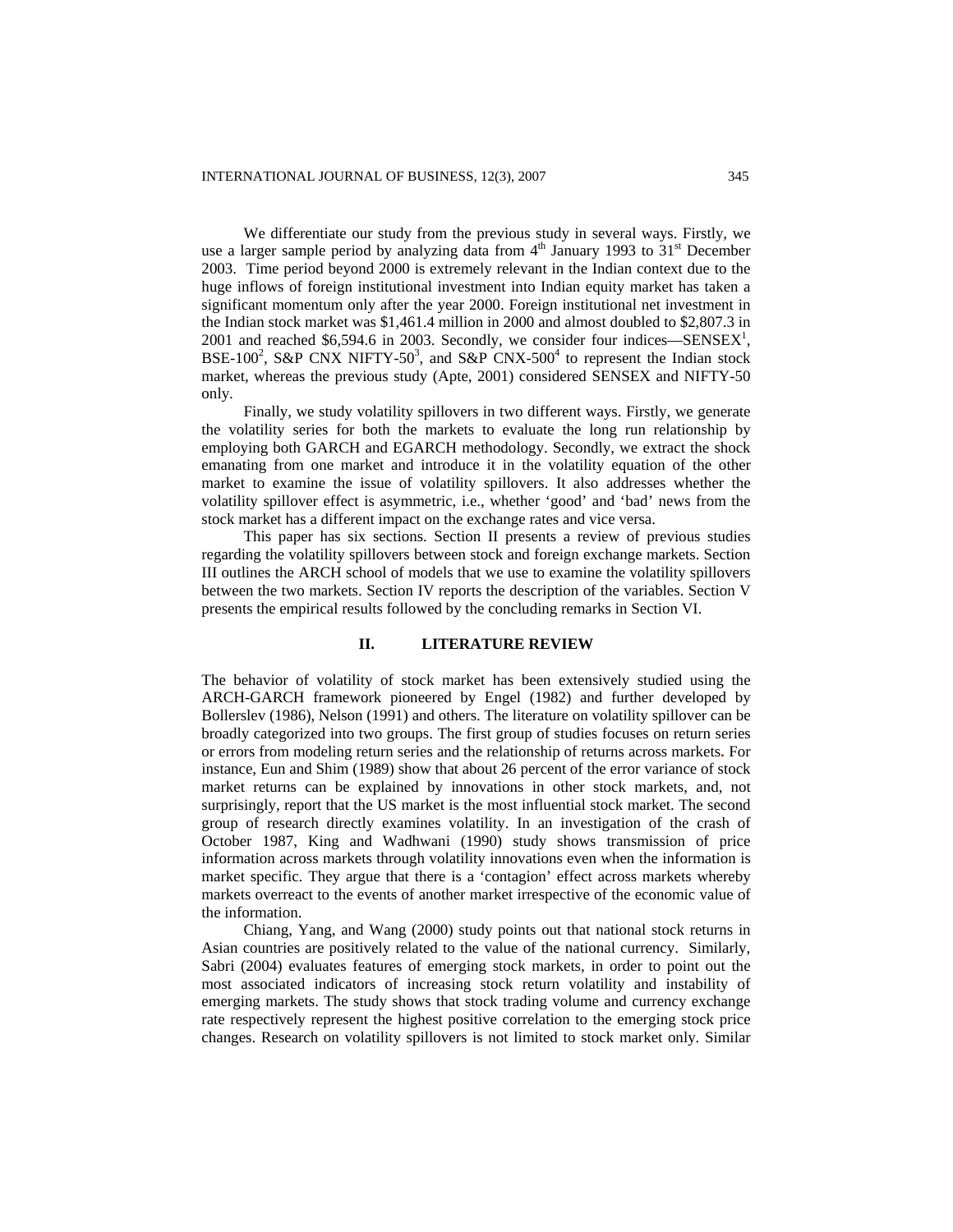tests have been conducted in other markets such as foreign exchange, cash and future markets.

Brailsford (1996) examines the issue of volatility spillovers between the Australian and New Zealand equity markets. The results indicate that volatility in the Australian market influences the subsequent conditional volatility of the New Zealand market. Similarly, conditional volatility in the Australian market appears to be influenced by volatility in the New Zealand market. Baele (2005) examines the magnitude and time varying nature of volatility spillovers from the aggregate European (EU) and U.S. market to 13 local European equity markets.

Kanas (2000) investigates the interdependence of stock returns and exchange rate changes within the same economy by considering the six industrialized countries-- US, UK, Japan, Germany, France and Canada. The study concludes: (i) there is cointegration between stock prices and exchange rates; (ii) there is evidence of spillover from stock returns to exchange rate changes for all countries except Germany; (iii) the spillovers from stock returns to exchange rate changes are symmetric in nature; (iv) volatility spillovers from exchange rate changes to stock returns are insignificant for all the countries; (v) the correlation coefficient between the EGARCH filtered stock returns and exchange rate changes is negative and significant for all the countries, which indicates a significant contemporaneous relationship between stock returns and exchange rate changes.

Bodart and Reding (2001) show that exchange rates have a significant effect on expected industry stock returns and on their volatility, though the magnitude of this effect is quite small. The study also concludes that the importance of the exchange rate spillovers is influenced by the exchange rate regime, the magnitude, and the direction of exchange rate shocks.

Fang and Miller (2002) investigate empirically the effects of daily currency depreciation on Korean stock market returns during the Korean financial turmoil of 1997 to 2000. The study finds: (i) there exists a bi-directional causality between the Korean foreign exchange market and the Korean stock market; (ii) the level of exchange rate depreciation negatively affects stock market returns; exchange rate depreciation volatility positively affects stock market returns; and stock market return volatility responds to exchange rate depreciation volatility.

In the light of the above discussion on volatility spillover, this study examines the information flow between the Indian stock and foreign exchange markets. A good understanding of the determinants, which shape the first and second moments of the conditional distribution of stock return as well as exchange rate return, is crucial for efficient portfolio management strategies. Among those determinants, exchange rates have received particular attention due to the importance of currency management strategies in highly integrated financial markets and the implication of exchange rate fluctuations for company profitability [Bodart and et al (2001)].

# **III. EMPIRICAL METHODOLOGY**

In order to analyze the transmission of volatility or volatility spillover effects between the stock and foreign exchange markets, both Generalised Autoregressive Conditionally Heteroscedastic model (GARCH) and Exponential Generalised Autoregressive Conditionally Heteroscedastic model (EGARCH) are taken into consideration. The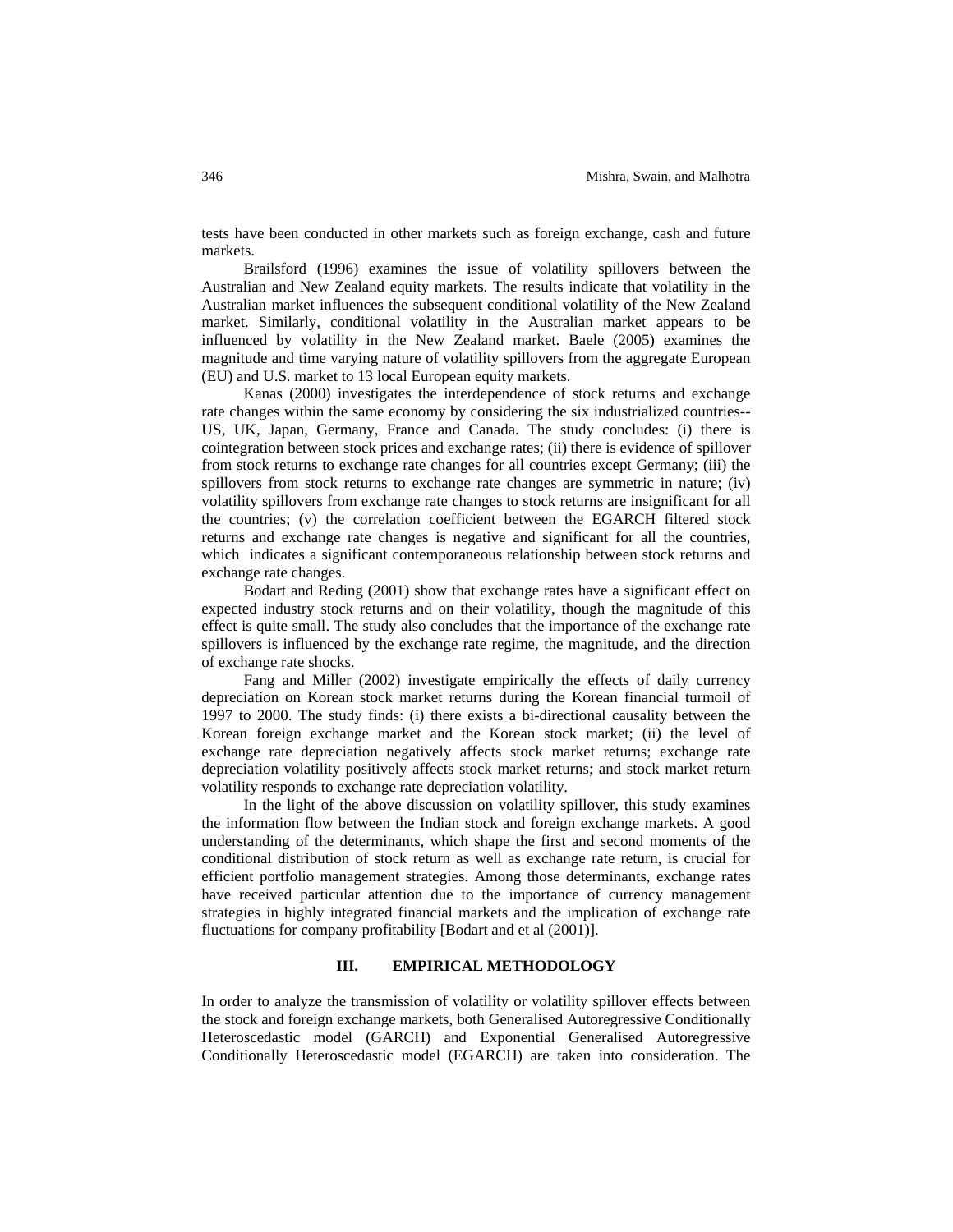GARCH model allows the conditional variance to be dependent upon previous own lags apart from the past innovation. Through GARCH model, it is possible to interpret the current fitted variance as a weighted function of long-term average value information about volatility during the previous period as well as the fitted variance from the model during the previous period.

In GARCH models, restrictions are to be placed on the parameters to keep the conditional volatility positive. This could create problems from the estimation point of view. One of the primary restrictions of GARCH model is that they enforce a symmetric response of volatility to positive and negative shocks. This arises due to the conditional variance being a function of the magnitudes of the lagged residuals and not their signs.<sup>5</sup> However; it has been argued that a negative shock to financial time series is likely to cause volatility to rise by more than a positive shock of the same magnitude. The EGARCH or Exponential GARCH model was proposed by Nelson (1991) and uses natural log of the conditional variance to address this drawback of GARCH model. Nelson and Cao (1992) argue that the nonnegativity constraints in the linear GARCH model are too restrictive. The GARCH model imposes the nonnegative constraints on the parameters, while there are no restrictions on these parameters in the EGARCH model. EGARCH allows for an explicit testing of volatility spillover without imposing additional restrictions.

The price and volatility spillover effect between the stock and foreign exchange markets and the degree of integration as well as significant interrelationships can be interpreted in at least two ways. First, a causal relationship may exist such that the volatility in one market induces volatility in the other through a lead-lag relationship. This is possible because the trading hours of the two markets are not common. Second, common international factors could influence the volatility in both the markets, thereby giving rise to an apparent causal relationship between the markets.

 To model the volatility spillover between the stock and foreign exchange markets, we evaluate different orders of AR-GARCH and AR-EGARCH models. Since AR (1)-GARCH (1, 1) and AR (1)-EGARCH (1, 1) models are well fitted to the stock and exchange rate returns, we use  $AR(1)-GARCH(1, 1)$  and the  $AR(1)-EGARCH(1, 1)$ 1) models. We examine the volatility spillover in two ways. First, the volatility series generated from the specific model entertained are extracted for both stock returns as well as returns in the foreign exchange market. Then, in order to ascertain the possible existence of co-movement among them we apply Johansen Maximum Likelihood Cointegration (1988) test. Secondly, the residuals are generated from a specific model and for a particular market. These residuals are used as shocks emanating in one market and we introduce them to the volatility equation of the other market. If the coefficient of the same is significant, this confirms the presence of volatility spillover. The AR (1) equation as well as both GARCH (1, 1) and EGARCH (1, 1) spillover equation may be specified as follows:

$$
\textbf{AR (1):} \qquad \mathbf{y}_t = \mathbf{c} + \tau \; \mathbf{y}_{t-1} + \varepsilon_t \; , \quad \varepsilon_t \sim \mathbf{N} \; (0, \sigma_t^2) \tag{1}
$$

Where  $y_t$  is the return of both stock indices as well as exchange rates at time period t, c is the intercept,  $y_{t-1}$  is the previous period return at the time period t-1 and  $\varepsilon_t$  is the white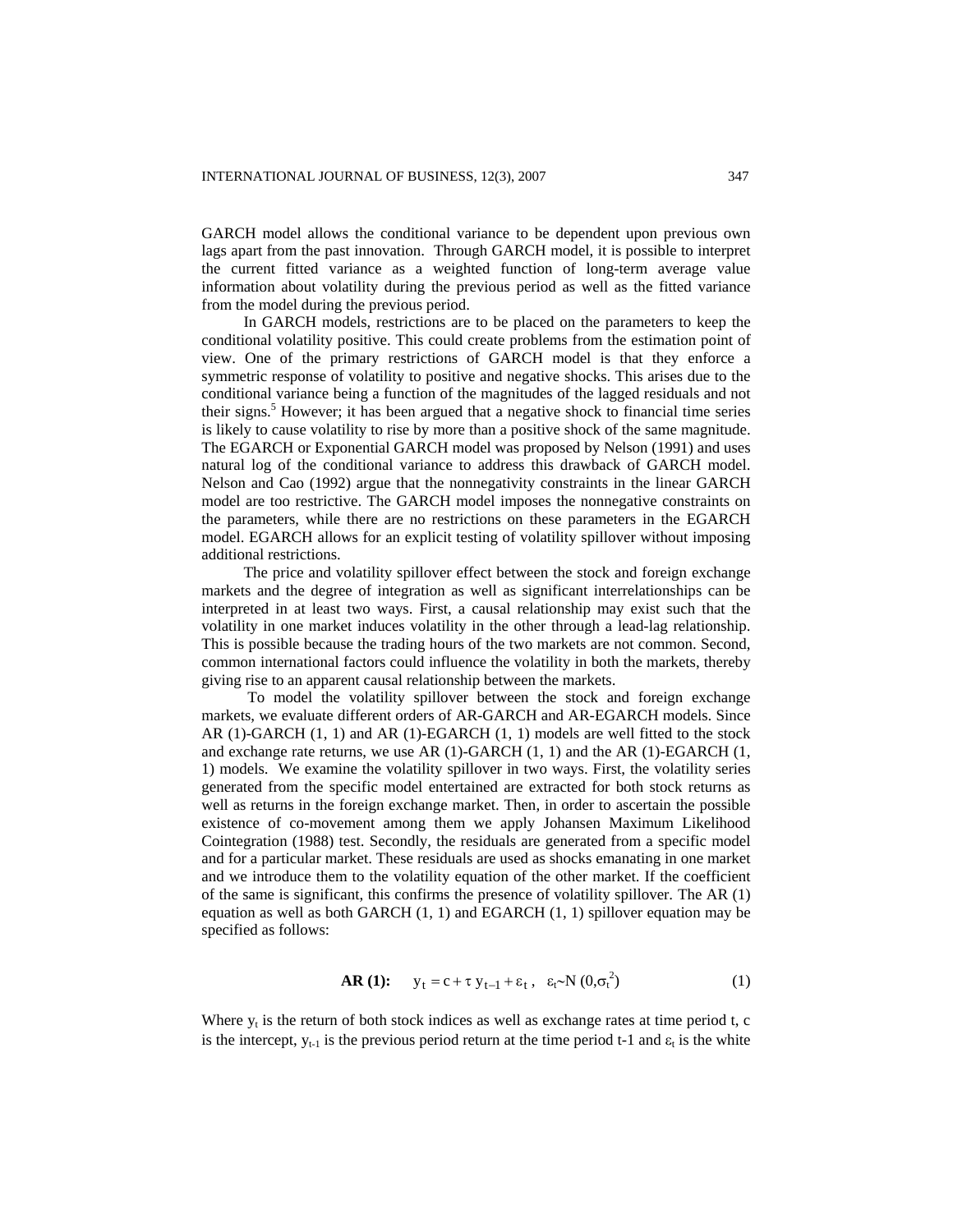noise error term. Here, return on daily stock prices and exchange rates are a function of previous period returns on stock indices and exchange rates plus an error term.

#### **A. GARCH (1, 1) Spillover Equation**

$$
h_{t(\text{Stock Indices})} = \omega_0 + \beta_1 \varepsilon_{t-1}^2 + \alpha_1 h_{t-1} + \psi(\text{sqresid}_{\text{erate}})
$$
 (2)

$$
h_{t(Erate)} = \omega_0 + \beta_1 \varepsilon_{t-1}^2 + \alpha_1 h_{t-1} + \psi(\text{sgressid}_{stock \text{ indices}})
$$
 (3)

where  $\omega_0 > 0$ ,  $\beta_1 \ge 0$ ,  $\alpha_1 \ge 0$ . In both Equations (2) and (3),  $h_t$  is the conditional variance of both stock indices and exchange rates respectively, which is a function of mean  $\omega_0$ . News about volatility from the previous period is measured as the lag of the squared residual from the mean equation  $(\epsilon_{t-1}^2)$ , last period's forecast variance  $(h_{t-1})$  and the squared residual of exchange rate and stock indices, respectively in both the above equations.

In the GARCH (1,1) spillover equation, we use the squared residual of another market  $(\psi)$  instead of residual on their level, which is used as a proxy for shock in other markets, because in case of GARCH, we make sure that volatility is positive.

# **B. EGARCH (1, 1) Spillover Equation**

$$
\ln h_{t(\text{Stock Indices})} = \omega_0 + \beta_1 \ln h_{t-1} + \alpha_1 \left| \frac{\varepsilon_{t-1}}{\sqrt{h_{t-1}}} \right| + \phi \frac{\varepsilon_{t-1}}{\sqrt{h_{t-1}}} + \psi(\text{resid}_{\text{erate}}) \tag{4}
$$

$$
\ln h_{t(\text{Erate})} = \omega_0 + \beta_1 \ln h_{t-1} + \alpha_1 \left| \frac{\varepsilon_{t-1}}{\sqrt{h_{t-1}}} \right| + \phi \frac{\varepsilon_{t-1}}{\sqrt{h_{t-1}}} + \psi(\text{resid}_{\text{stock indices}}) \tag{5}
$$

The above equations represent the EGARCH (1, 1) model. In these equations,  $\log h_t$  is the log of variance, which automatically restricts the volatility to be positive. ω<sub>0</sub> is the constant level of volatility.  $β_1 ln h_{t-1}$  explains the consistence, because this is a function of volatility. The coefficient  $\alpha_1$  measures reaction of volatility to change in news. We take the residual modulus that measures the relation with respect to positive news. The coefficient  $\phi_1$  explains the relationship of volatility to both positive and negative news, because we are not taking modulus. The coefficient ψ represents the volatility spillover coefficient. In Equation (4), residuals are generated from the EGARCH model of exchange rate, whereas in Equation (5), residuals are generated from the EGARCH model of stock indices. In the above EGARCH (1, 1) model, only residuals of other markets have been taken into consideration instead of squared residual, since EGARCH, by definition, ensures that volatility is positive.

# **IV. DESCRIPTION OF THE VARIABLES AND DATA POINTS**

The current study is based on the daily closing return values of four broad based indices - Bombay Stock Exchange Sensitive index (BSE), BSE National index of 100 scrips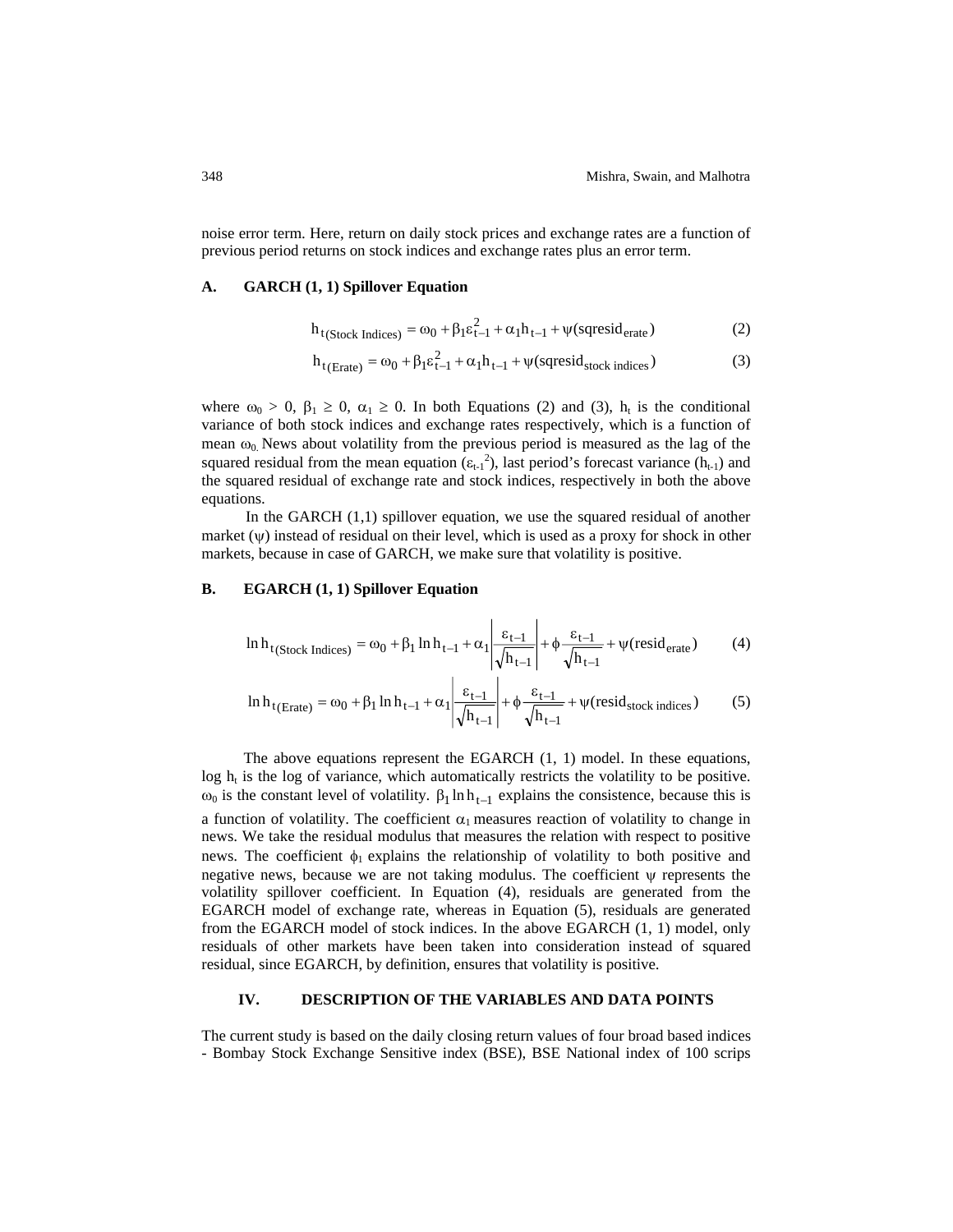traded in five major stock markets in India, S&P CNX Nifty and S&P CNX 500 and the daily closing prices of exchange rate of Indian rupee per U.S. dollar. Data do not include dividends, as the data on daily observations on dividends are not available. The daily data covers the period from 4th January 1993 to 31st December 2003 in the case of BSE indices with a total of 2557 observations. For the NSE indices, we use daily data for the period 3rd June 1996 to 31st December 2003, with a total of 1818 observations. The daily data of bilateral nominal exchange rates of INR/US\$ covers the period from 4th January 1993 to 31st December 2003 in case of BSE indices and 3rd June 1996 to 31st December 2003 in case of NSE indices, respectively. The data of stock indices are collected from BSE and NSE web sites and the data on exchange rate is collected from pacific FX database**.** The study does not find any break (Chow & Perron Break Test) within the sample period, hence sub-sampling is not relevant in this context. Moreover, the stock market operates for five days whereas foreign exchange market operates for six days in a week. Therefore, in order to arrive at the common data points in which both stock price and exchange rate data points are available, we consider homogeneous time frame for the sample period.

#### **V. EMPIRICAL ANALYSIS**

To analyze the volatility spillovers between the Indian stock market and the foreign exchange market, the data are converted into continuously compounded rate of return  $(R<sub>1</sub>)$  by taking the first difference of the log prices i.e.  $R<sub>t</sub> = 100*ln (P<sub>t</sub> / P<sub>t-1</sub>)$ . The volatility models that we estimate in this section are intended to capture the conditional variance of the stochastic components of the returns. The summary statistics of the variables used in this study are presented in Table 1.

### **Table 1**

Summary statistics of daily closing returns on the BSE and NSE indices and their respective exchange rates

| <b>Variables</b>          | Mean  | <b>SD</b> | <b>SK</b> | <b>Kurtosis</b> | $J-B$    | ADF          |
|---------------------------|-------|-----------|-----------|-----------------|----------|--------------|
| <b>Sensex</b>             | 0.032 | 1.674     | $-0.112$  | 5.727           | 797.7021 | $-22.140(4)$ |
|                           |       |           |           |                 | (0.01)   |              |
| <b>BSE 100</b>            | 0.037 | 1.650     | $-0.158$  | 6.189           | 1093.806 | $-21.304(4)$ |
|                           |       |           |           |                 | (0.01)   |              |
| <b>Exchange Rate (For</b> | 0.017 | 0.342     | 10.556    | 311.45          | 10184610 | $-22.281(4)$ |
| Sensex and BSE 100)       |       |           |           |                 | (0.01)   |              |
| <b>Nifty</b>              | 0.029 | 1.662     | $-0.030$  | 6.173           | 762.711  | $-18.394(4)$ |
|                           |       |           |           |                 | (0.01)   |              |
| <b>S&amp;P 500</b>        | 0.037 | 1.704     | $-0.202$  | 5.959           | 671.925  | $-17.816(4)$ |
|                           |       |           |           |                 | (0.01)   |              |
| <b>Exchange Rate (For</b> | 0.014 | 0.217     | 0.110     | 29.317          | 52441.20 | $-17.767(4)$ |
| Nifty and $S\&P 500$      |       |           |           |                 | (0.01)   |              |

Note: Figures in the parentheses show the significance level. SD and SK are the Standard Deviation and Skewness, respectively. The MacKinnon critical values for ADF test of BSE indices and their respective Exchange Rates at 1%, 5% and 10% significance level are -3.9671, -3.4142, -3.1288 (with trend and intercept) respectively. The MacKinnon critical values for ADF test of NSE indices and their respective Exchange Rates at 1%, 5% and 10% significance level are -3.9684, -3.4148, -3.1292 (with trend and intercept) respectively.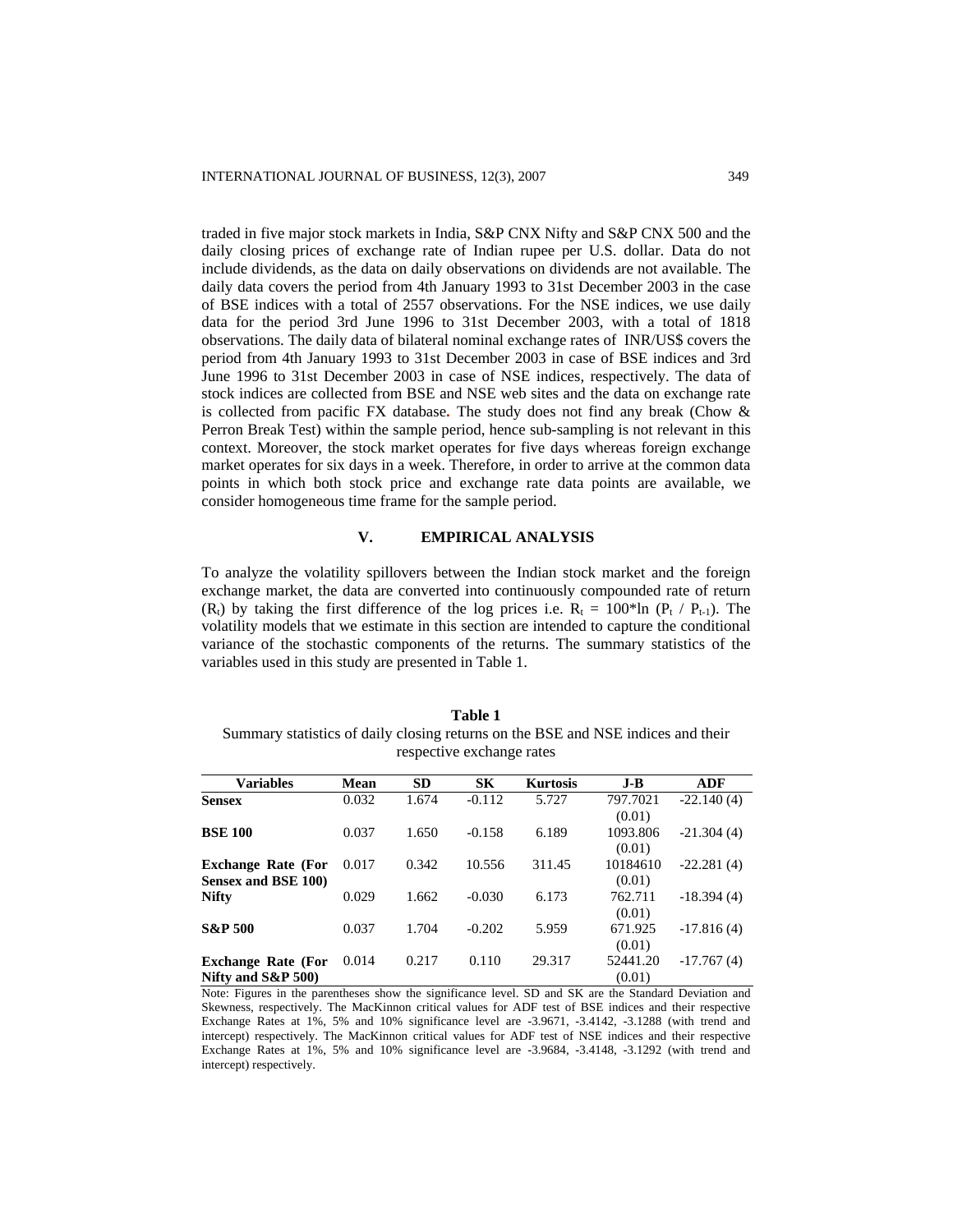The stock indices and their respective exchange rates have very small positive daily rate of return. The kurtosis coefficient, a measure of thickness of the tail of the distribution, is quite high in the case of all the variables. A Gaussian (normal) distribution has kurtosis equal to three, and, hence, this implies that the assumption of Gaussianity cannot be made for the distribution of the concerned variables. This finding is further strengthened by Jarque-Bera test for normality which in our case yields very high values much greater than for a normal distribution and, therefore, we reject the null hypothesis of normality at any conventional confidence levels. We also use Augmented Dickey Fuller (ADF) test (both with trend and intercept) to check the stationarity property of the concerned variables and their order of integration from the ADF test; the results show that the null hypothesis of unit root is rejected for all the variables at their return level. Hence, it can be concluded that they are stationary and integrated of order 1, I(1).

We begin our empirical analysis with an autoregressive model of order one, AR(1). This is carried out primarily to eliminate the first-degree autocorrelation among the returns, which makes the data amenable for further analysis. We present the results due to fitted AR (1) model to respective return series in Table 2, which shows that the AR (1) coefficients for BSE Sensitive index, National index, NSE S&P CNX Nifty, S&P CNX Nifty 500 and the corresponding exchange rates with these indices are highly significant.

After fitting the AR (1) model, we test for the presence of autocorrelation among the residuals as well as squared residuals from the fitted model. The results from Ljung Box Q statistics, which are used to test the null hypothesis of 'No Autocorrelation' against the alternative of existence of autocorrelation, are reported in Table 2. From the results, it is inferred that the null hypothesis is not rejected in case of residuals, whereas it is strongly rejected in case of squared residuals. Prima facie this creates the case to apply GARCH models. In order to confirm the presence of ARCH effect in the data we go for a Lagrange Multiplier (LM) Test and the results show that the null hypothesis of 'No ARCH Effect' is strongly rejected in case of all the concerned variables.

Table 3 presents the estimation results of AR (1)-GARCH (1, 1) as well as that of AR (1)-EGARCH (1, 1) model. We use the GARCH and EGARCH models of order (1, 1) because this order has been found to provide the most parsimonious representation of ARCH class of models and, at the same time, the acceptability of the order has been strongly proved empirically. The results presented in Table 3 show that all the coefficients of GARCH equation for sensitive index obey the restrictions inherent in the model in terms of their signs as well as magnitude. The first panel shows the spillover explained through the use of GARCH models where the residuals have been extracted after estimating the GARCH for each of the markets and the same has been used as a shock (as a proxy for volatility) spilling over to the other market. With reference to Equations 1 to 5, the coefficient  $\psi$  represents the volatility spillover parameter. In the case of GARCH model, we are using squared residuals instead of residuals on their level in order to ensure positivity in variance or volatility. This is, however, not the case for EGARCH model as the definition of the model ensures variance to be positive. The results in Table 3 show that volatility spillover parameter is significant in case of both the markets and for both the models, which leads us to conclude that there exists bi-directional volatility spillover between stock market and foreign exchange market. Checking for autocorrelation as well as ARCH effect in the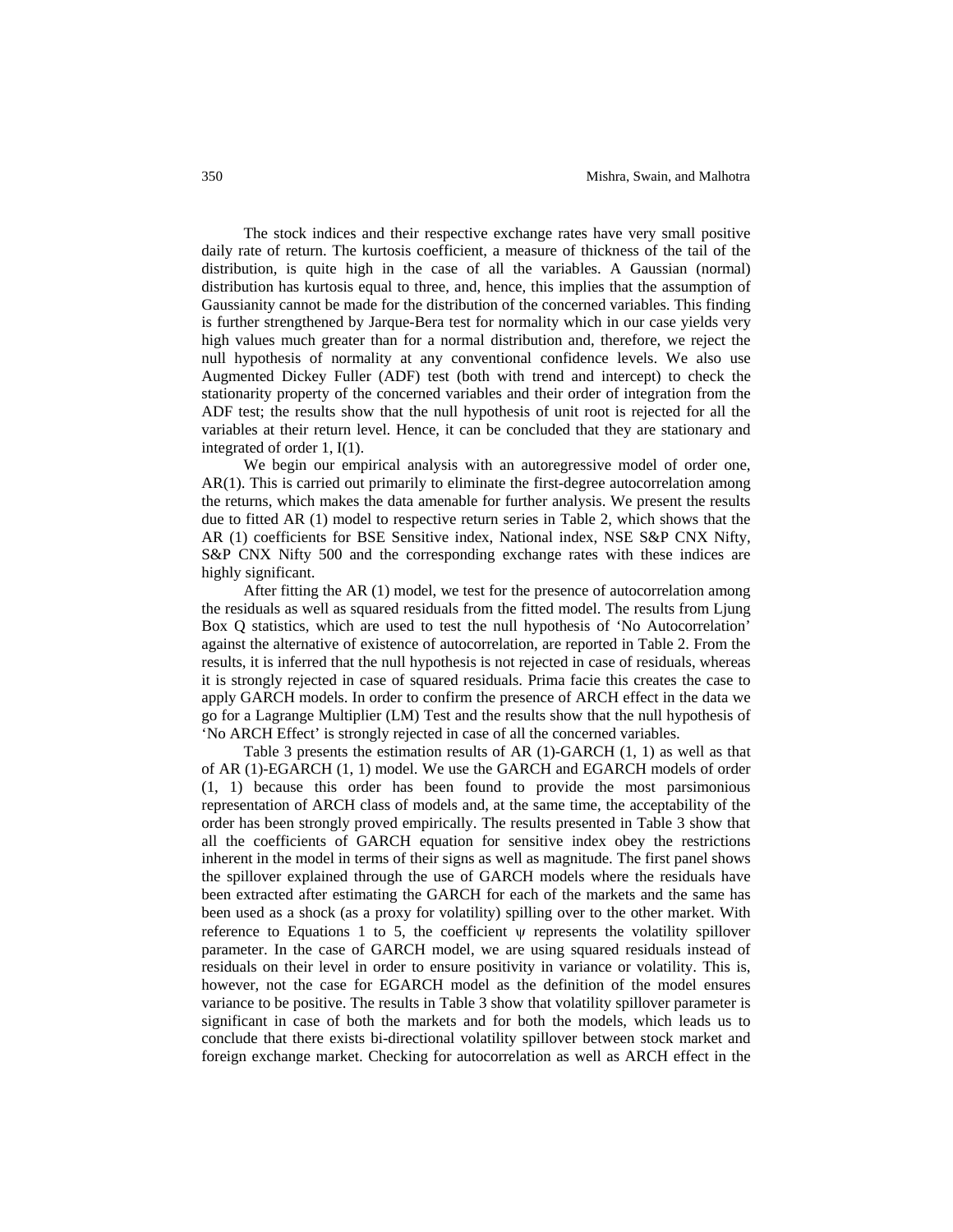residuals and squared residuals also validates the estimation of the models. The results show non-existence of the same among the residuals after estimating GARCH and EGARCH models.

**Table 2** 

|                                                                                                            | AR (1) model fitted to the data |          |            |            |        |
|------------------------------------------------------------------------------------------------------------|---------------------------------|----------|------------|------------|--------|
|                                                                                                            | Constant                        | AR(1)    | $Q(8)^{5}$ | $Q^2(8)^6$ | $LM^7$ |
| <b>Sensex</b>                                                                                              | 0.033                           | 0.103    | 8.817      | 225.87     | 94.53  |
|                                                                                                            | (0.36)                          | (0.01)   | (0.226)    | (0.01)     | (0.01) |
| <b>BSE 100</b>                                                                                             | 0.039                           | 0.129    | 8.1309     | 397.09     | 171.18 |
|                                                                                                            | (0.29)                          | (0.01)   | (0.321)    | (0.01)     | (0.01) |
| <b>Nifty</b>                                                                                               | 0.029                           | 0.056    | 7.681      | 134.79     | 64.097 |
|                                                                                                            | (0.479)                         | (0.01)   | (0.36)     | (0.01)     | (0.01) |
| <b>S&amp;P 500</b>                                                                                         | 0.037                           | 0.104    | 8.975      | 266.04     | 108.55 |
|                                                                                                            | (0.39)                          | (0.01)   | (0.25)     | (0.01)     | (0.01) |
| <b>Exchange Rate (Sensex)</b>                                                                              | 0.017                           | $-0.095$ | 8.817      | 225.87     | 94.534 |
|                                                                                                            | (0.01)                          | (0.01)   | (0.22)     | (0.01)     | (0.01) |
| Exchange Rate (BSE 100) <sup>2</sup>                                                                       | 0.017                           | $-0.095$ | 7.305      | 12.305     | 94.124 |
|                                                                                                            | (0.01)                          | (0.01)   | (0.47)     | (0.09)     | (0.01) |
| Exchange Rate $(Nifty)^3$                                                                                  | 0.014                           | $-0.097$ | 3.832      | 139.97     | 91.142 |
|                                                                                                            | (0.01)                          | (0.01)   | (0.14)     | (0.01)     | (0.01) |
|                                                                                                            | 0.014                           | $-0.113$ | 3.539      | 166.53     | 91.943 |
| Exchange Rate $(S\&P 500)^4$                                                                               | (0.01)                          | (0.01)   | (0.89)     | (0.01)     | (0.01) |
| 1,2,3,4 represent the exchange rate after the dates being matched with corresponding indexes.              |                                 |          |            |            |        |
| $5$ represents L-Jung Box Q statistics for the residuals from AR (1) model.                                |                                 |          |            |            |        |
| $6$ represents L-Jung Box Q statistics for the squared residuals from AR (1) model.                        |                                 |          |            |            |        |
| represents Lagrange Multiplier statistics to test for the presence of ARCH effect in the residuals from AR |                                 |          |            |            |        |

(1) model.

| Volatility spillover: sensitive index (SENSEX) |                               |                      |                               |                      |  |
|------------------------------------------------|-------------------------------|----------------------|-------------------------------|----------------------|--|
|                                                | $AR(1) - GARCH(1,1)$          |                      | $AR(1) - EGARCH (1,1)$        |                      |  |
| Coefficients <sup>1</sup>                      | $Sensex \rightarrow Exchange$ | <b>Exchange rate</b> | $Sensex \rightarrow Exchange$ | <b>Exchange rate</b> |  |
|                                                | rate                          | $\rightarrow$ Sensex | rate                          | $\rightarrow$ Sensex |  |
|                                                | 0.062                         | 0.0007               | 0.033                         | 0.002                |  |
| $\mathbf c$                                    | (0.06)                        | (0.45)               | (0.34)                        | (0.04)               |  |
|                                                | 0.135                         | $-0.092$             | 0.152                         | $-0.157$             |  |
| τ                                              | (0.01)                        | (0.01)               | (0.01)                        | (0.01)               |  |
|                                                | 0.114                         | 0.0001               | $-0.129$                      | $-0.722$             |  |
| $\omega_0$                                     | (0.01)                        | (0.01)               | (0.01)                        | (0.01)               |  |
|                                                | 0.102                         | 0.749                | 0.020                         | 0.556                |  |
| $\beta_1$                                      | (0.01)                        | (0.01)               | (0.01)                        | (0.01)               |  |
|                                                | 0.856                         | 0.580                | $-0.054$                      | 0.126                |  |
| $\alpha_1$                                     | (0.01)                        | (0.01)               | (0.01)                        | (0.01)               |  |
|                                                |                               |                      | 0.928                         | 0.918                |  |
| φ                                              |                               |                      | (0.01)                        | (0.01)               |  |
|                                                | 0.079                         | 0.0009               | 0.021                         | 0.034                |  |
| Ψ                                              | (0.01)                        | (0.01)               | (0.01)                        | (0.01)               |  |
| LM <sup>2</sup>                                | 0.395                         | 0.746                | 0.511                         | 1.103                |  |
|                                                | (0.98)                        | (0.945)              | (0.97)                        | (0.89)               |  |

| anı |
|-----|
|-----|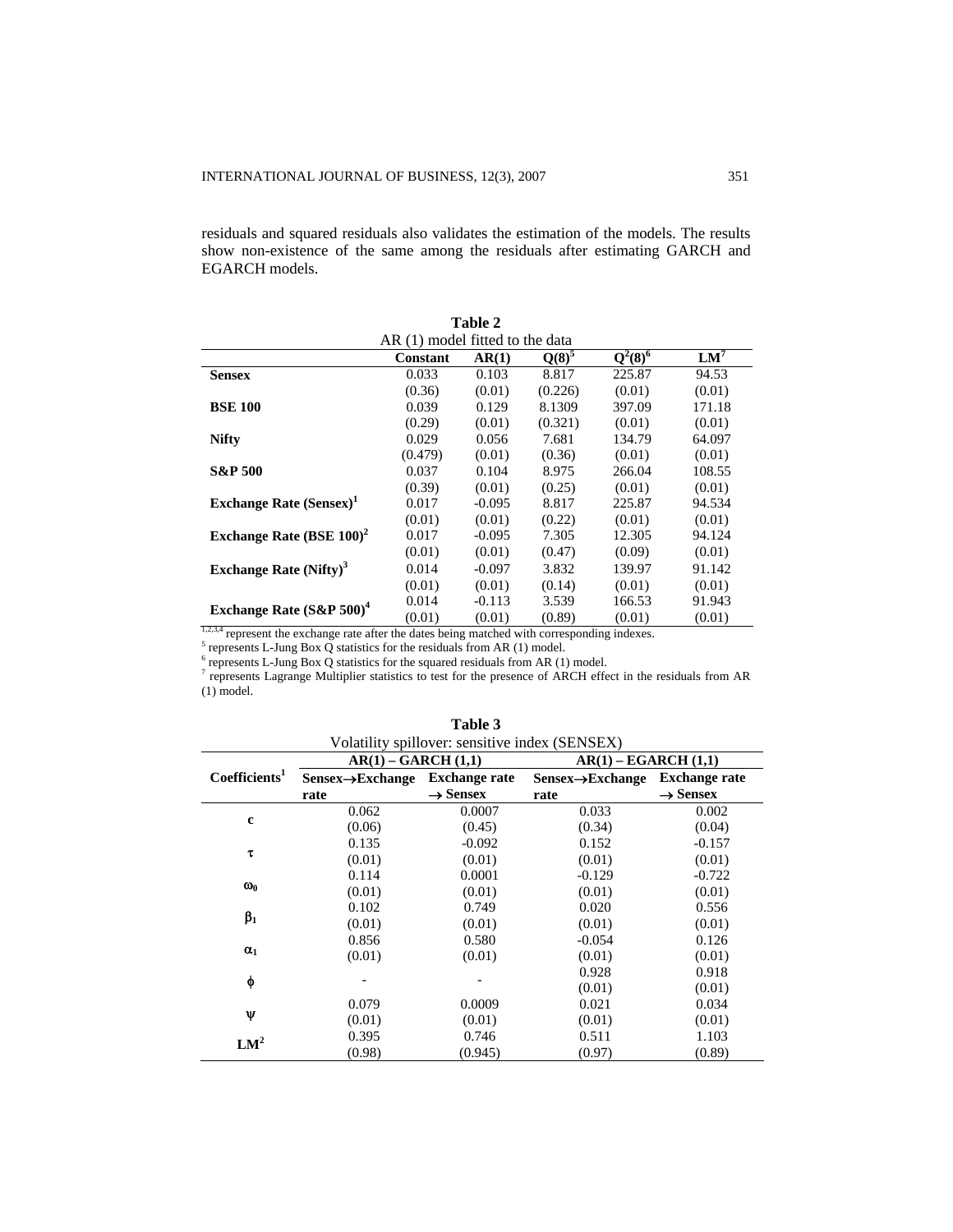$1$  For description of coefficients, please refer the equations 1 to 5, respectively in section 3. <sup>2</sup> Represents Lagrange Multiplier statistics to test for the presence of additional ARCH effect in the residuals from AR (1) - GARCH (1, 1) and AR (1) - EGARCH (1, 1) models.

Table 4 reports the estimated results of AR (1)-GARCH (1, 1) as well as the same for AR (1)-EGARCH (1, 1) model in case of BSE 100 Index and exchange rates. The first panel shows the spillover explained through the use of GARCH (1,1) model both in case of stock market to foreign exchange market and vice versa. The second panel shows the volatility spillovers through the use of EGARCH (1, 1) model in the case of stock as well as foreign exchange markets correspondingly. From the Table 4, we conclude that all the coefficients of GARCH equation for BSE 100 Index obey the restrictions inherent in the model in terms of their sign and magnitude.

 The results in Table 4 show that the volatility spillover parameter is significant for both the markets as well as for both the models. This result leads us to conclude that there also exist bidirectional volatility spillovers between stock market and foreign exchange market. From LM test, the results show non-existence of the same among the residuals after estimating GARCH and EGARCH models to validate the estimation.

In Table 5, we present the estimation results of AR  $(1)$ -GARCH  $(1, 1)$  as well as AR (1)-EGARCH (1, 1) models in case of S&P CNX Nifty index.

| Volatility spillover: BSE 100 Index |                       |                             |                       |                          |  |
|-------------------------------------|-----------------------|-----------------------------|-----------------------|--------------------------|--|
|                                     |                       | $AR(1) - GARCH(1,1)$        |                       | $AR(1)$ - EGARCH $(1,1)$ |  |
| Coefficients <sup>1</sup>           | BSE 100 $\rightarrow$ | Exchange rate $\rightarrow$ | BSE 100 $\rightarrow$ | Exchange rate            |  |
|                                     | <b>Exchange rate</b>  | <b>BSE 100</b>              | <b>Exchange rate</b>  | $\rightarrow$ BSE 100    |  |
|                                     | $-0.0002$             | 0.051                       | 0.002                 | 0.034                    |  |
| $\mathbf c$                         | (0.78)                | (0.11)                      | (0.02)                | (0.30)                   |  |
|                                     | $-0.087$              | 0.173                       | $-0.170$              | 0.187                    |  |
| τ                                   | (0.01)                | (0.01)                      | (0.01)                | (0.01)                   |  |
|                                     | 0.00001               | 0.069                       | $-0.400$              | $-0.153$                 |  |
| $\omega_0$                          | (0.57)                | (0.01)                      | (0.01)                | (0.01)                   |  |
|                                     | 0.761                 | 0.108                       | 0.404                 | 0.249                    |  |
| $\beta_1$                           | (0.01)                | (0.01)                      | (0.01)                | (0.01)                   |  |
|                                     | 0.580                 | 0.868                       | 0.119                 | $-0.034$                 |  |
| $\alpha_1$                          | (0.01)                | (0.01)                      | (0.01)                | (0.01)                   |  |
|                                     |                       |                             | 0.951                 | 0.954                    |  |
| φ                                   |                       |                             | (0.01)                | (0.01)                   |  |
|                                     | 0.001                 | 0.046                       | $-0.141$              | 0.126                    |  |
| Ψ                                   | (0.01)                | (0.01)                      | (0.01)                | (0.01)                   |  |
| LM <sup>2</sup>                     | 0.775                 | 4.048                       | 0.278                 | 0.227                    |  |
|                                     | (0.94)                | (0.85)                      | (0.99)                | (0.69)                   |  |

**Table 4** 

<sup>1</sup> For description of coefficients, please refer the equations 1 to 5, respectively in section 3.

<sup>2</sup> Represents Lagrange Multiplier statistics to test for the presence of additional ARCH effect in the residuals from AR (1) - GARCH (1, 1) and AR (1) - EGARCH (1, 1) models.

Note: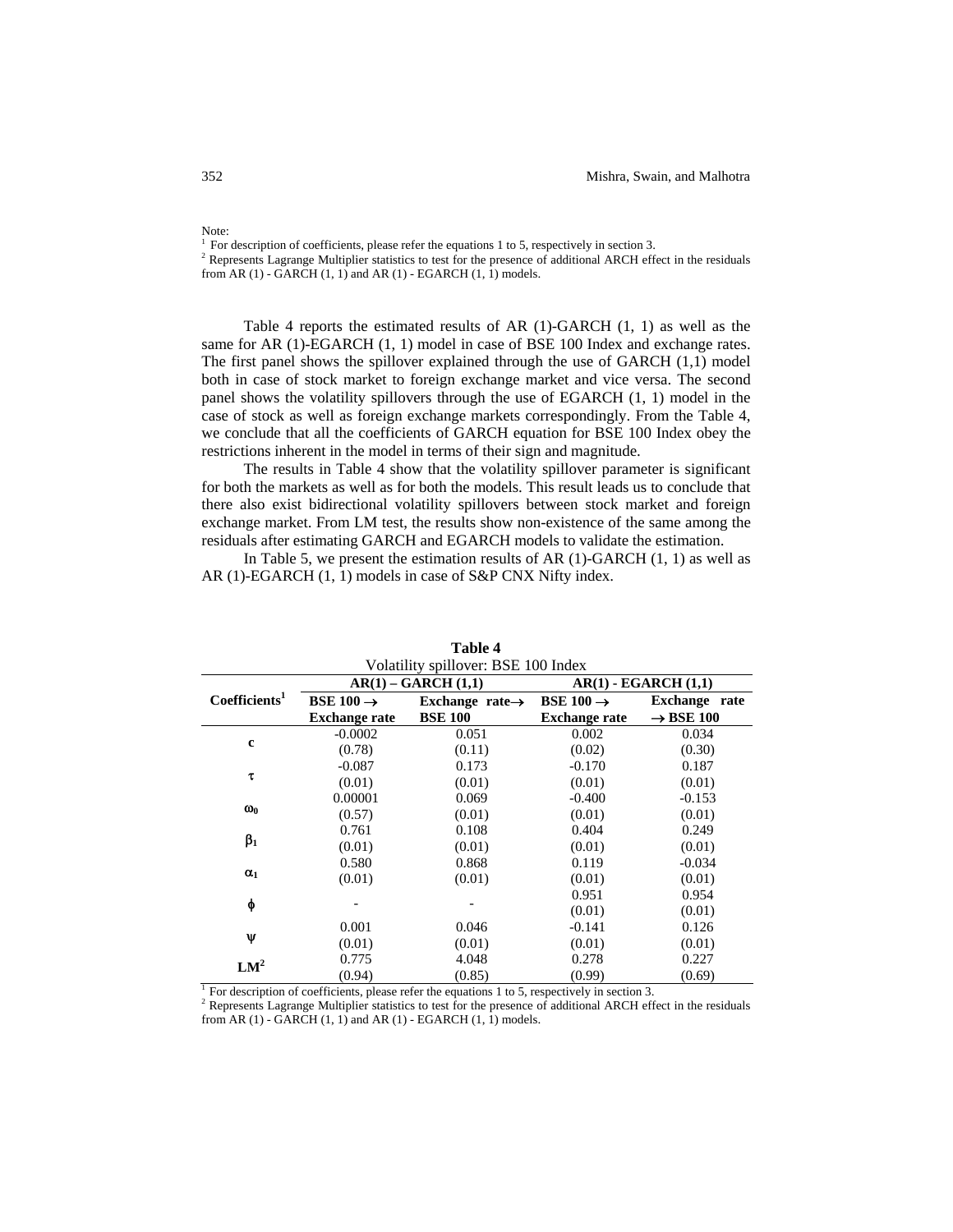|                           | $AR(1) - GARCH(1,1)$                        |                                             | $AR(1)$ - EGARCH $(1,1)$                    |                                             |
|---------------------------|---------------------------------------------|---------------------------------------------|---------------------------------------------|---------------------------------------------|
| Coefficients <sup>1</sup> | Nifty $\rightarrow$<br><b>Exchange rate</b> | <b>Exchange rate</b><br>$\rightarrow$ Nifty | Nifty $\rightarrow$<br><b>Exchange rate</b> | <b>Exchange rate</b><br>$\rightarrow$ Nifty |
|                           | 0.012                                       | 0.075                                       | 0.001                                       | 0.036                                       |
| $\mathbf c$               | (0.21)                                      | (0.05)                                      | (0.36)                                      | (0.36)                                      |
|                           | $-0.109$                                    | 0.093                                       | $-0.174$                                    | 0.092                                       |
| τ                         | (0.01)                                      | (0.01)                                      | (0.01)                                      | (0.01)                                      |
|                           | 0.039                                       | 0.115                                       | $-0.269$                                    | $-0.085$                                    |
| $\omega_0$                | (0.01)                                      | (0.01)                                      | (0.01)                                      | (0.01)                                      |
|                           | 0.140                                       | 0.094                                       | 0.218                                       | 0.213                                       |
| $\beta_1$                 | (0.01)                                      | (0.01)                                      | (0.01)                                      | (0.01)                                      |
|                           | 0.542                                       | 0.868                                       | 0.082                                       | $-0.080$                                    |
| $\alpha_1$                | (0.01)                                      | (0.01)                                      | (0.01)                                      | (0.01)                                      |
|                           |                                             |                                             | 0.965                                       | 0.917                                       |
| φ                         |                                             |                                             | (0.01)                                      | (0.01)                                      |
|                           | $-0.0008$                                   | $-0.020$                                    | $-0.104$                                    | 0.065                                       |
| Ψ                         | (0.01)                                      | (0.84)                                      | (0.01)                                      | (0.36)                                      |
|                           | 0.379                                       | 3.62                                        | 6.934                                       | 3.053                                       |
| LM <sup>2</sup>           | (0.97)                                      | (0.45)                                      | (0.13)                                      | (0.54)                                      |

|   | Table 5                   |  |
|---|---------------------------|--|
| . | $CCD$ $CUTT$ $T^{\prime}$ |  |

AR (1) - GARCH (1, 1) and AR (1) - EGARCH (1, 1) models.

|                           | VOIAUIIIV SPIIIOVEI: S&P UNA 500 INGEX<br>$AR(1) - GARCH(1,1)$<br>$AR(1)$ - EGARCH $(1,1)$ |                      |                      |                      |  |
|---------------------------|--------------------------------------------------------------------------------------------|----------------------|----------------------|----------------------|--|
| Coefficients <sup>1</sup> | $S\&P \rightarrow$                                                                         | <b>Exchange rate</b> | $S\&P \rightarrow$   | <b>Exchange rate</b> |  |
|                           | <b>Exchange rate</b>                                                                       | $\rightarrow$ S&P    | <b>Exchange rate</b> | $\rightarrow$ S&P    |  |
| $\mathbf C$               | $-0.000005$                                                                                | 0.0931               | 0.00003              | 0.0759               |  |
| τ                         | (0.99)                                                                                     | (0.02)               | (0.98)               | (0.06)               |  |
|                           | $-0.1912$                                                                                  | 0.1407               | $-0.2017$            | 0.1600               |  |
| $\omega_0$                | (0.01)                                                                                     | (0.01)               | (0.01)               | (0.01)               |  |
|                           | 0.0002                                                                                     | 0.1433               | $-0.3414$            | $-0.1313$            |  |
|                           | (0.01)                                                                                     | (0.01)               | (0.01)               | (0.01)               |  |
|                           | 0.459                                                                                      | 0.1333               | 0.2651               | 0.2835               |  |
| $\beta_1$                 | (0.01)                                                                                     | (0.01)               | (0.01)               | (0.01)               |  |
| $\alpha_1$                | 0.6011                                                                                     | 0.8208               | 0.0921               | $-0.0553$            |  |
|                           | (0.01)                                                                                     | (0.01)               | (0.01)               | (0.01)               |  |
| φ                         |                                                                                            |                      | 0.9562<br>(0.01)     | 0.9079<br>(0.01)     |  |
| Ψ                         | 0.0010                                                                                     | 0.1184               | $-0.1358$            | 0.1305               |  |
|                           | (0.01)                                                                                     | (0.48)               | (0.01)               | (0.10)               |  |
| $LM^2$                    | 1.785                                                                                      | 2.388                | 3.067                | 2.552                |  |
|                           | (0.77)                                                                                     | (0.66)               | (0.54)               | (0.63)               |  |

**Table 6**  Table 6

<sup>1</sup> For description of coefficients, please refer the equations 1 to 5, respectively in section 3.

<sup>2</sup> Represents Lagrange Multiplier statistics to test for the presence of additional ARCH effect in the residuals from AR (1) - GARCH  $(1, 1)$  and AR  $(1)$  - EGARCH  $(1, 1)$  models.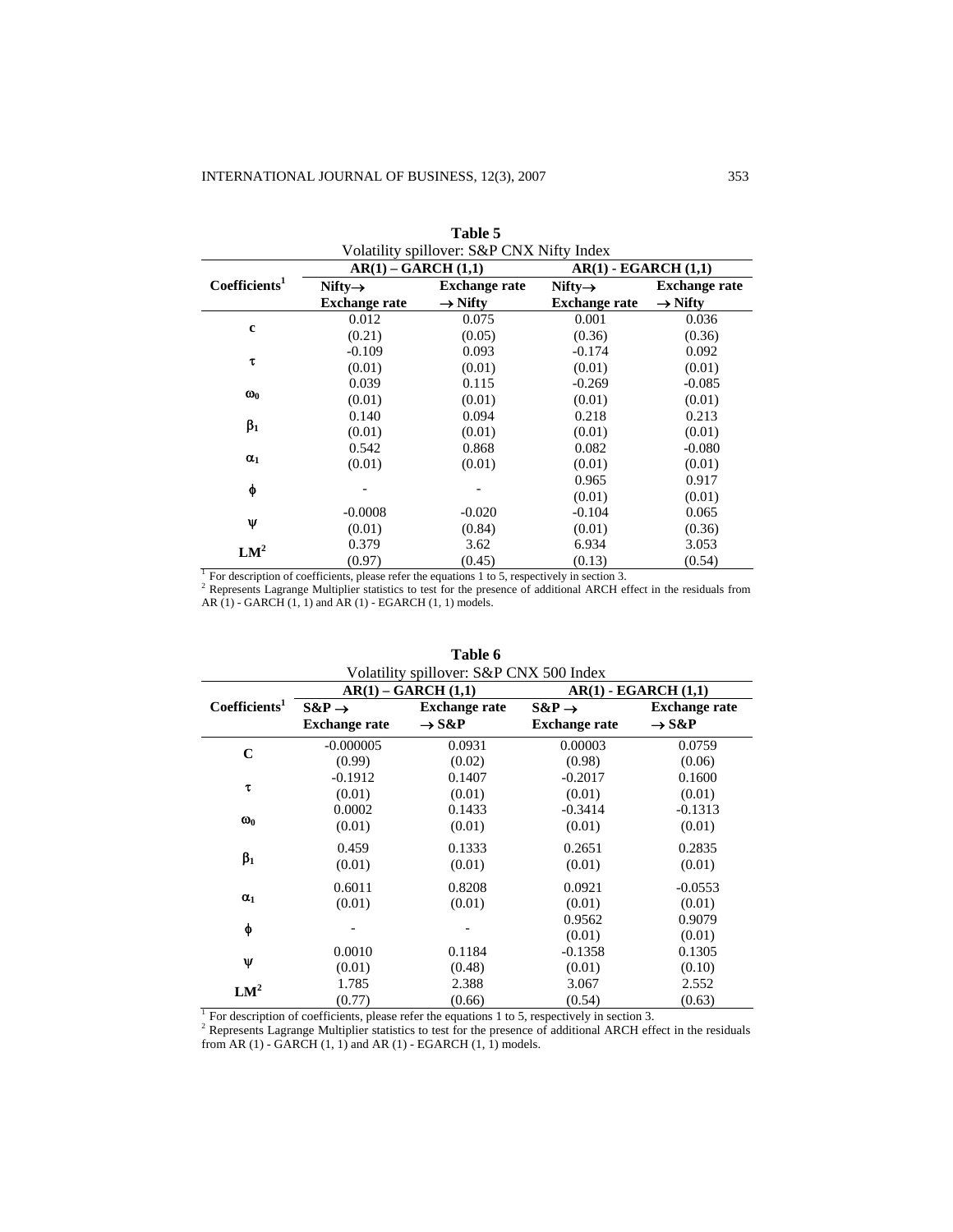In the panel, one of the results shows that all the coefficients of GARCH equation for S&P CNX Nifty Index obey the restrictions inherent in the model in terms of their signs as well as magnitude. In the case of GARCH (1, 1) model, the volatility spillover parameter  $(\psi)$  is significant for S&P CNX Nifty to the exchange rate, whereas it is not significant in case of the exchange rate to S&P CNX Nifty. Therefore, there exists a unidirectional volatility spillover from the stock market to the foreign exchange market. In the second panel, where we estimate the AR (1)-EGARCH (1, 1) model in the context of S&P CNX Nifty and the exchange rate, we find that the coefficient of volatility spillover parameter  $(\psi)$  is significant for S&P CNX Nifty to the exchange rate, but the same is insignificant in case of the exchange rate to S&P CNX Nifty. Therefore, there exists a unidirectional volatility spillover from the stock market to the foreign exchange market. The estimation of the model is also validated by checking for autocorrelation as well as ARCH effect in the residuals and squared residuals, which shows non-existence of the same among the residuals after estimating GARCH and EGARCH models from LM test.

In case of S&P CNX 500, the results presented in Table 6 show that all the coefficients of GARCH equation obey the restrictions inherent in the model in terms of their signs as well as magnitude. The first panel shows the spillover explained through GARCH models, where the coefficient of volatility spillover parameter is significant from S&P 500 to the exchange rates, but the same is insignificant in case of the exchange rate to S&P 500. Thus, there exists a unidirectional volatility, which spills over from the stock market to the foreign exchange market. However, this result contradicts the second panel results, where we estimate the volatility spillover through EGARCH model. From, the results, we can conclude that there exists a bidirectional volatility spillover for both the markets. Checking for autocorrelation as well as ARCH effect in the residuals and squared residuals also validates the estimation of the models. The results show non-existence of the same among the residuals after estimating GARCH and EGARCH models.

The second approach that we adopt to test for volatility spillover is through cointegration analysis. The results of the same are presented in Tables 7 to 12. Here we first extract the volatility series from each of the models as well as for each market. Then we explore cointegration relationship, if any, between volatility series from the stock market and the foreign exchange market. To examine the cointegration relationship we use Johansen Maximum Likelihood (1988) procedure. The results of cointegration relationship between the volatility series of Sensex and Exchange rate through GARCH and EGARCH model are presented in Tables 7 and 8, respectively.

Table 7 summarizes the cointegration result of the volatility series of return of Sensex and the exchange rate. The test of trace statistics shows that the null hypothesis of variables are not cointegrated  $(r = 0)$  against the alternative hypothesis of one or more cointegrating vectors (r > 0). Since 359.03 exceed the 5% critical value of  $\lambda_{\text{trace}}$ statistic (in the first panel of Table 7), we reject the null hypothesis of no cointegrating vectors and accept the alternative of one or more cointegrating vectors. Next, we use the  $\lambda_{\text{trace}}$  (1) statistic to test the null hypothesis of  $r \le 1$  against the alternative of two cointegrating vectors. Since the  $\lambda_{\text{trace}}$  (1) statistic of 64.43 is greater than the 5% critical value of 15.41, we conclude that there are two cointegrating vectors.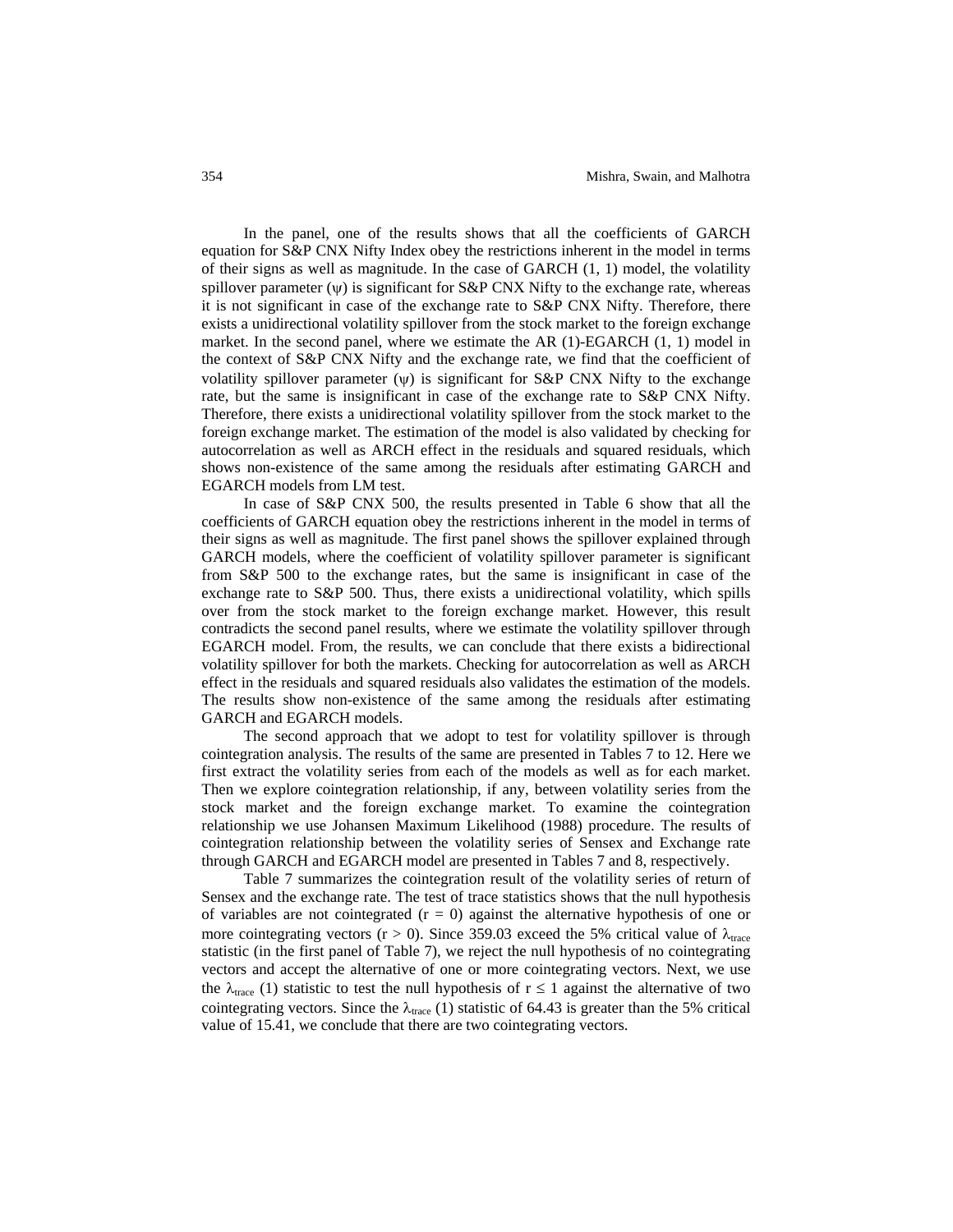| Null<br><b>Hypothesis</b> | <b>Alternative</b><br><b>Hypothesis</b> | 04.01.1993<br>to<br>31.12.2003 |       | <b>Critical Values</b>   |
|---------------------------|-----------------------------------------|--------------------------------|-------|--------------------------|
| λ Trace Tests             | λ Trace Tests                           | λ Trace Values                 | 5%    | $1\%$                    |
| $r = 0$                   | r > 0                                   | 359.0308                       | 15.41 | 20.04                    |
| r < 1                     | r > 1                                   | 64.43148                       | 3.76  | 6.65                     |
| $r \leq 2$                | r > 2                                   | ۰                              |       |                          |
| λ Max Tests               | λ Max Tests                             | λ Max Values                   | 5%    | $1\%$                    |
| $r = 0$                   | $r = 1$                                 | 294.5993                       | 14.07 | 18.63                    |
| $r = 1$                   | $r = 2$                                 | 64.43148                       | 3.76  | 6.65                     |
| $r = 2$                   | $r = 3$                                 |                                |       | $\overline{\phantom{0}}$ |

| <b>Table 7</b>                                                             |
|----------------------------------------------------------------------------|
| Cointegration analysis: GARCH aariance (sensitive index and exchange rate) |

Note: r refers to number of cointegrating vectors.

**Table 8**  Cointegration analysis: EGARCH variance (sensitive index and exchange rate)

| <b>Null</b><br><b>Hypothesis</b> | <b>Alternative</b><br><b>Hypothesis</b> | 04.01.1993<br>to<br>31.12.2003 | <b>Critical Values</b> |       |
|----------------------------------|-----------------------------------------|--------------------------------|------------------------|-------|
| λ Trace Tests                    | λ Trace Tests                           | λ Trace Values                 | 5%                     | $1\%$ |
| $R = 0$                          | R > 0                                   | 384.2155                       | 15.41                  | 20.04 |
| $R \leq 1$                       | R > 1                                   | 68.74763                       | 3.76                   | 6.65  |
| $R \leq 2$                       | R > 2                                   |                                |                        |       |
| λ Max Tests                      | λ Max Tests                             | λ Max Values                   | 5%                     | $1\%$ |
| $r = 0$                          | $r = 1$                                 | 315.4679                       | 14.07                  | 18.63 |
| $r = 1$                          | $r = 2$                                 | 68.74763                       | 3.76                   | 6.65  |
| $r = 2$                          | $r = 3$                                 |                                |                        |       |

Note: r refers to number of cointegrating vectors.

**Table 9** 

Cointegration analysis: GARCH variance (BSE 100 Index and exchange rate)

| <b>Null</b><br><b>Hypothesis</b> | <b>Alternative</b><br><b>Hypothesis</b> | 04.01.1993<br>to<br>31.12.2003 |       | <b>Critical Values</b> |
|----------------------------------|-----------------------------------------|--------------------------------|-------|------------------------|
| λ Trace Tests                    | λ Trace Tests                           | λ Trace Values                 | 5%    | $1\%$                  |
| $R = 0$                          | R > 0                                   | 343.3943                       | 15.41 | 20.04                  |
| R < 1                            | R > 1                                   | 54.99429                       | 3.76  | 6.65                   |
| $R \leq 2$                       | R > 2                                   |                                |       |                        |
| λ Max Tests                      | λ Max Tests                             | λ Max Values                   | 5%    | $1\%$                  |
| $r = 0$                          | $r = 1$                                 | 288.4000                       | 14.07 | 18.63                  |
| $r = 1$                          | $r = 2$                                 | 54.99429                       | 3.76  | 6.65                   |
| $r = 2$                          | $r = 3$                                 |                                |       |                        |

Note: r refers to number of cointegrating vectors.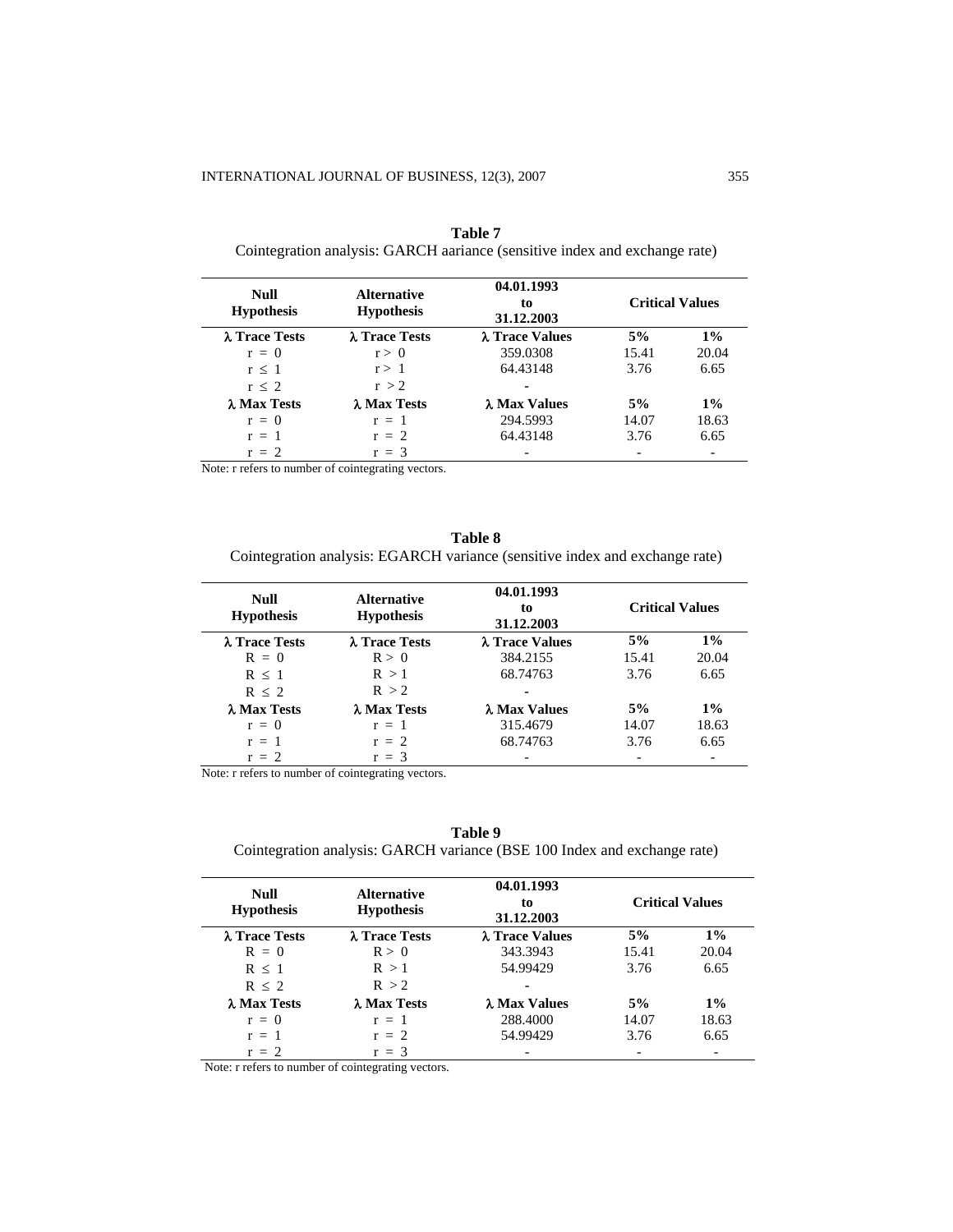| Null<br><b>Hypothesis</b> | <b>Alternative</b><br><b>Hypothesis</b> | 04.01.1993<br>to<br>31.12.2003 | <b>Critical Values</b> |       |
|---------------------------|-----------------------------------------|--------------------------------|------------------------|-------|
| λ Trace Tests             | λ Trace Tests                           | λ Trace Values                 | 5%                     | $1\%$ |
| $R = 0$                   | R > 0                                   | 372.2418                       | 15.41                  | 20.04 |
| $R \leq 1$                | R > 1                                   | 65.92051                       | 3.76                   | 6.65  |
| $R \leq 2$                | R > 2                                   | ۰                              |                        |       |
| λ Max Tests               | $\lambda$ Max Tests                     | λ Max Values                   | 5%                     | $1\%$ |
| $R = 0$                   | $R = 1$                                 | 306.3213                       | 14.07                  | 18.63 |
| $R = 1$                   | $R = 2$                                 | 65.92051                       | 3.76                   | 6.65  |
| $R = 2$                   | $R = 3$                                 |                                |                        |       |

**Table 10**  Cointegration analysis: EGARCH variance (BSE 100 Index and exchange rate)

Note: r refers to number of cointegrating vectors.

If we use the  $\lambda_{\text{max}}$  statistic, the null hypothesis of no cointegrating vectors (r =0) against the specific alternative r = 1 is already rejected. The calculated value  $\lambda_{\text{max}}$  (0, 1) = 294.60 exceed the 5% and 1% critical values. Hence, the null hypothesis is rejected. To test r = 1 against the alternative hypothesis of r = 2, the calculated value of  $\lambda_{\text{max}}$  (1, 2) is 64.43 which exceeds the critical values at the 5% and 1% significance levels are 3.76% and 6.65%, respectively. Therefore, there are two cointegrating vectors.

We also find two cointegrating vectors between the volatility series of the return of Sensex and the exchange rates through EGARCH model as shown in Table 8, which implies that there exists a long run relationship between the volatility of return series of Sensex and the India rupee/U.S. dollar exchange rates and both the markets move in tandem with each other.

Tables 9 and 10 report the result of cointegrating relationship of the volatility series of return of BSE 100 Index and the exchange rates through GARCH and EGARCH models, respectively.  $\lambda_{\text{max}}$  statistics shows the presence of two cointegrating vectors as the null hypothesis  $r = 1$  is rejected. The result is exactly same in case of cointegrating relationship between the volatility series of return of BSE 100 Index and the exchange rate through EGARCH model for which the results are reported in Table 10. Hence, there exists a long run relationship exist between the BSE 100 Index and the Indian rupee/U.S. dollar exchange rates.

In Tables 11 and 12 we report the result of cointegrating relationship between the volatility series of return of NSE Nifty Index and the exchange rates both through GARCH and EGARCH models, respectively.

 $\lambda_{\text{max}}$  statistics shows that there are two cointegrating vectors as the null hypothesis  $r = 1$  is rejected, which implies a long run relationship between S&P CNX Nifty index and Exchange rates.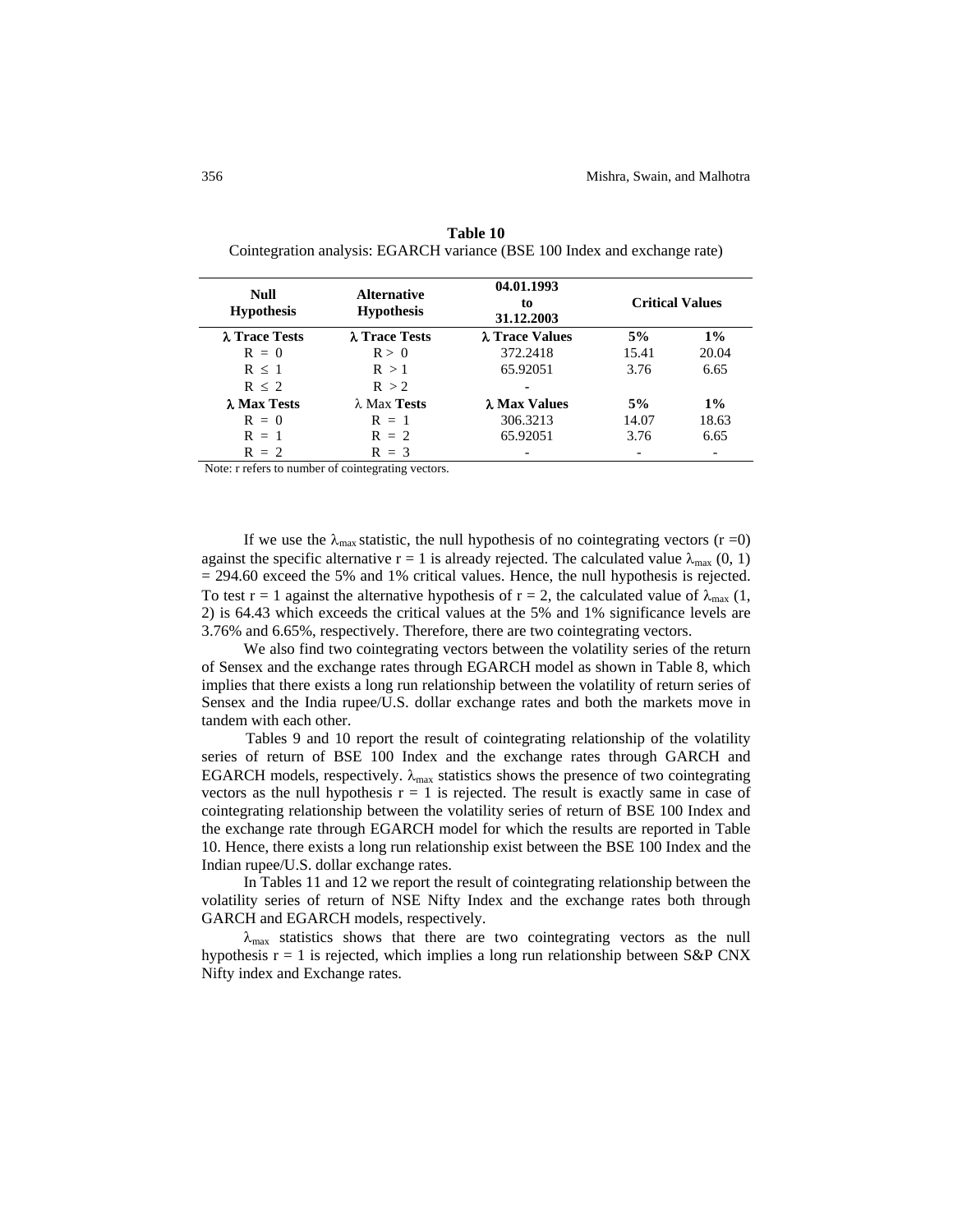| Null<br><b>Hypothesis</b> | <b>Alternative</b><br><b>Hypothesis</b> | 04.01.1993<br>to<br>31.12.2003 | <b>Critical Values</b> |       |
|---------------------------|-----------------------------------------|--------------------------------|------------------------|-------|
| λ Trace Tests             | λ Trace Tests                           | λ Trace Values                 | 5%                     | $1\%$ |
| $R = 0$                   | R > 0                                   | 188.1428                       | 15.41                  | 20.04 |
| R < 1                     | R > 1                                   | 52.25685                       | 3.76                   | 6.65  |
| R < 2                     | R > 2                                   | ۰                              |                        |       |
| λ Max Tests               | λ Max Tests                             | λ Max Values                   | 5%                     | $1\%$ |
| $R = 0$                   | $R = 1$                                 | 135.8860                       | 14.07                  | 18.63 |
| $R = 1$                   | $R = 2$                                 | 52.25685                       | 3.76                   | 6.65  |
| $R = 2$                   | $R = 3$                                 |                                |                        |       |

**Table 11**  Cointegration analysis: GARCH variance (Nifty Index and exchange rate)

*Note:* r refers to number of cointegrating vectors.

# **Table 12**  Cointegration analysis: EGARCH variance (Nifty Index and exchange rate)

| Null<br><b>Hypothesis</b> | <b>Alternative</b><br><b>Hypothesis</b> | 04.01.1993<br>to<br>31.12.2003 | <b>Critical Values</b> |       |
|---------------------------|-----------------------------------------|--------------------------------|------------------------|-------|
| λ Trace Tests             | λ Trace Tests                           | λ Trace Values                 | 5%                     | $1\%$ |
| $R = 0$                   | R > 0                                   | 121.8705                       | 15.41                  | 20.04 |
| R < 1                     | R > 1                                   | 49.53945                       | 3.76                   | 6.65  |
| R < 2                     | R > 2                                   |                                |                        |       |
| λ Max Tests               | λ Max Tests                             | λ Max Values                   | 5%                     | $1\%$ |
| $R = 0$                   | $R = 1$                                 | 72.33107                       | 14.07                  | 18.63 |
| $R = 1$                   | $R = 2$                                 | 49.53945                       | 3.76                   | 6.65  |
| $R = 2$                   | $R = 3$                                 |                                |                        |       |

Note: r refers to number of cointegrating vectors.

Finally, in Tables 13 and 14, we report the result of cointegrating relationship of the volatility series of NSE S&P 500 Index and the exchange rates both through GARCH and EGARCH models, respectively.  $\lambda_{\text{max}}$  statistics shows two cointegrating vectors and a long run relationship between NSE S&P 500 and the exchange rates. Both markets also move in tandem.<sup>6</sup>

# **VI. SUMMARY AND CONCLUSIONS**

This paper explores the issue of volatility spillovers between the Indian stock and foreign exchange markets. The objective of the paper is to determine if volatility surprises in one market influence the volatility of returns in the other market. We use ARCH school of models such as GARCH  $(1, 1)$  and EGARCH  $(1, 1)$  for modeling of spillovers between stock returns and exchange rate returns. We find that the volatility in both the markets is highly persistent and predictable on the basis of past innovations. The impact of these innovations is asymmetric.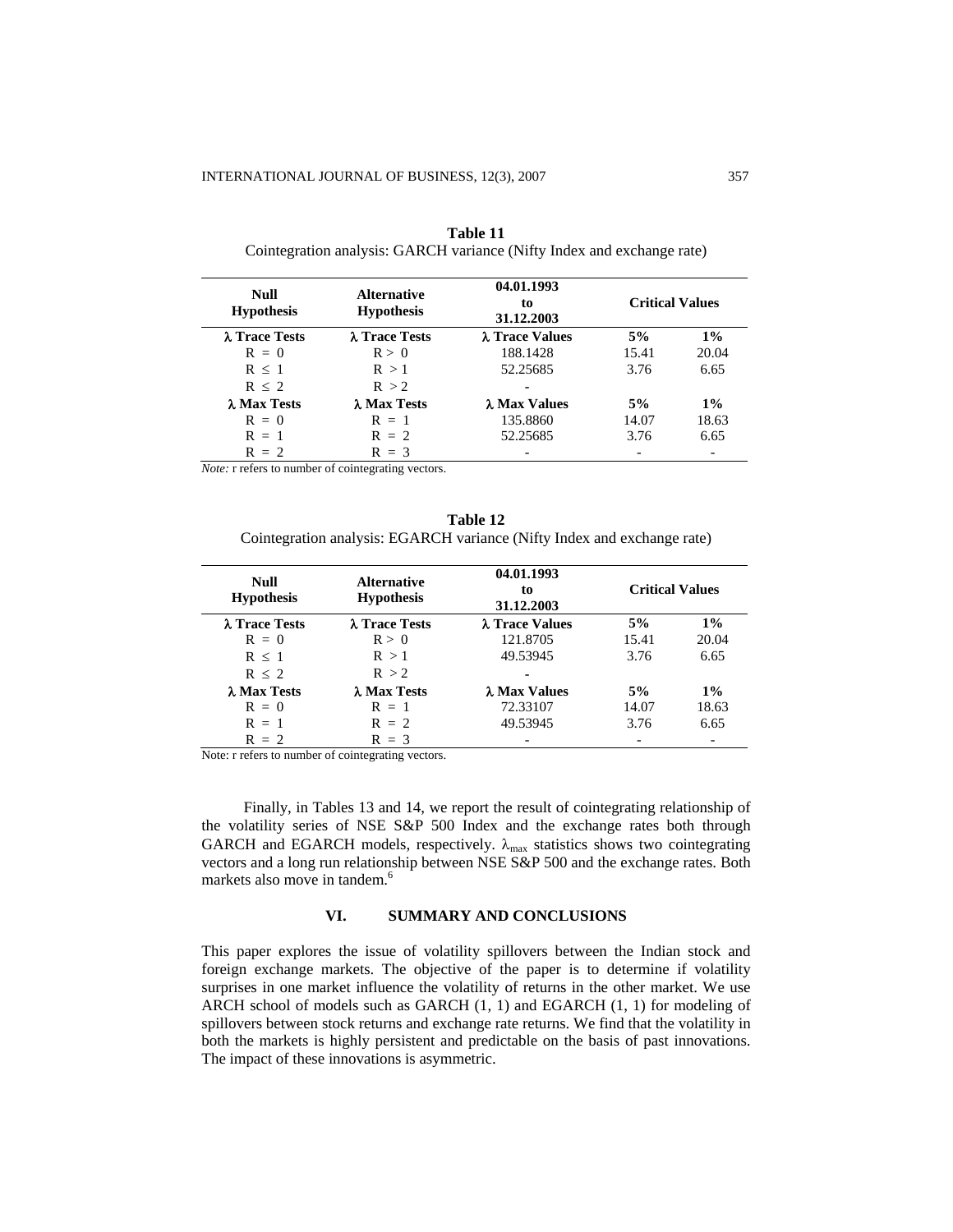We also find evidence of bidirectional volatility spillover between the stock market and foreign exchange market except the stock indices such as S&P CNX NIFTY and S&P CNX 500. The findings of the study also suggest that both the markets move in tandem with each other and there is a long run relationship between these two markets.

In general, the results of significant bidirectional volatility spillover suggest that there is an information flow (transmission) between these two markets and both these markets are integrated with each other. These results suggest that investors can predict the behavior of one market by using the information of the other. The long run relationship between these markets also suggests that at least there is a unidirectional causality between two variables in either way. Accordingly, financial managers can obtain more insights in the management of their portfolio affected by these two variables (stock price and exchange rate). This should be particularly important to domestic as well as international investors for hedging and diversifying their portfolio.

#### **ENDNOTES**

- 1. The BSE Sensex or Bombay Stock Exchange Sensitive Index is a value-weighted index composed of 30 stocks with the base April 1979 = 100.
- 2. BSE-100 is a broader based index of 100 stocks.
- 3. S&P CNX Nifty is a well diversified 50 stock index accounting for 25 sectors of the economy.
- 4. The S&P CNX 500 is India's first broad-based benchmark of the Indian capital market for comparing portfolio returns vis-à-vis market returns. The S&P CNX 500 represents about 92.66% of total market capitalization and about 86.44% of the total turnover on the NSE.
- 5. In other words, by squaring the lagged error in the conditional volatility equation, the sign is lost.
- 6. Table 13 and Table 14 have not been included in the paper due to space constraints. Tables are available upon request from authors.

#### **REFERENCES**

- Apte, P., 2001, "The Interrelationship between Stock Markets and the Foreign Exchange Market", *Prajnan* 30, 17-29.
- Baele, L., 2005, "Volatility Spillover Effects in European Equity Markets," *Journal of Financial and Quantitative Analysis* 40, 373-401.
- Bodart, V., and P. Reding, 2001, "Do Foreign Exchange Markets Matter for Industry Stock Returns? An Empirical Investigation", From Internet, File URL: http:/ www.ires.ucl.ac.be./DP/IRES/-DP/2001-16.pdf.
- Bollerslev, T., 1986, "Generalized Autoregressive Conditional Heteroskedasticity", *Journal of Econometrics* 31, 307-327.
- Bollerslev, T., 1990, "Modeling the Coherence in Short-Run Nominal Exchange Rates: A Multivariate Generalized ARCH Approach", *Review of Economics and Statistics*  72, 498-505.
- Bollerslev, T., T.Y. Chou, and K. Kroner, 1992, "ARCH modeling in Finance: A Review of the Theory and Empirical Evidence", *Journal of Econometrics* 52, 5-59.